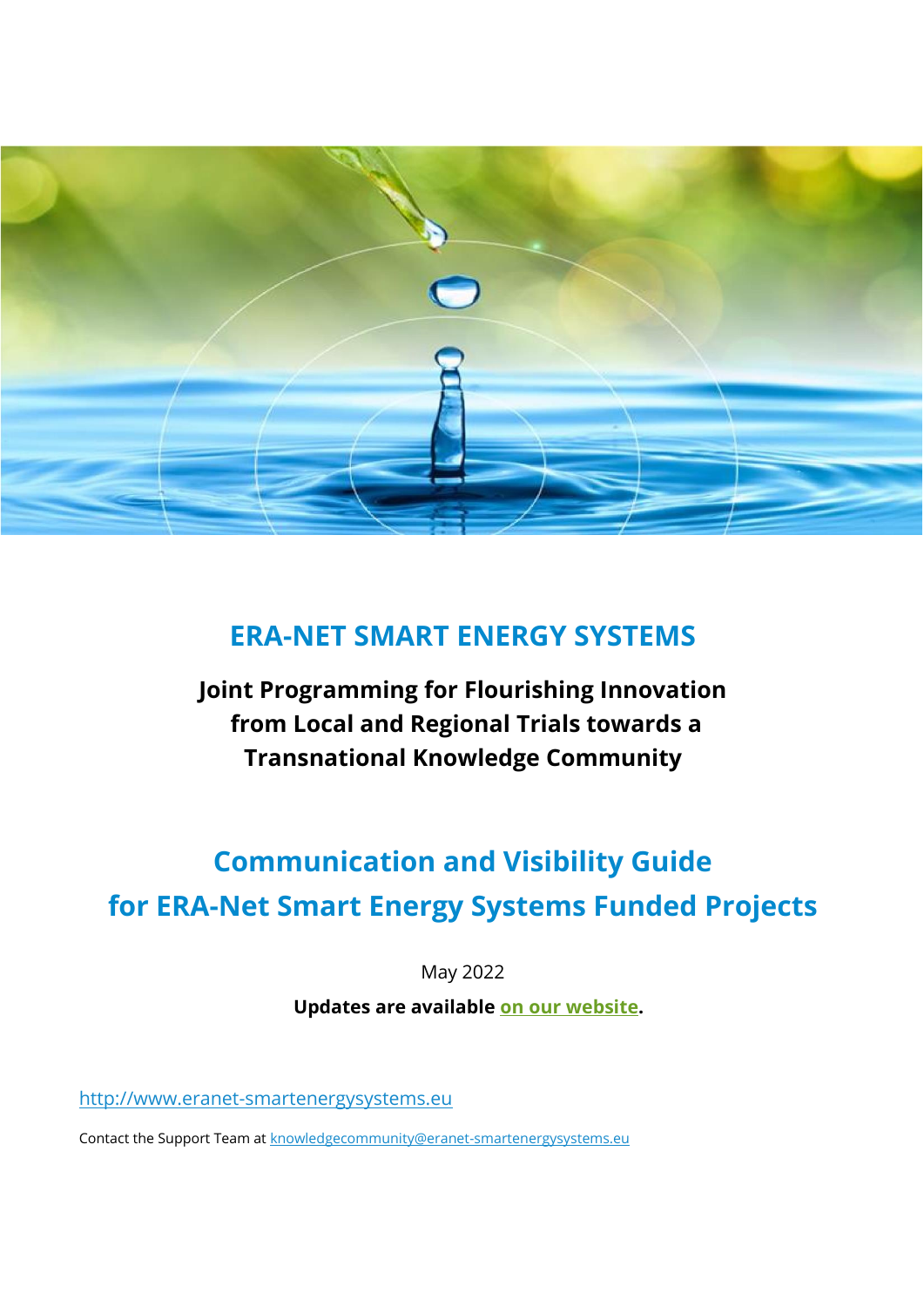

This document sets out general regulations for dissemination and communication activities of projects funded by ERA-Net Smart Energy Systems (ERA-Net SES, including focus initiatives SG+ and RegSys). The document also offers comprehensive support such as visibility and design guidelines, frequently asked questions and a set of templates which will help project and dissemination managers to develop a sound communication strategy for their project. These two groups of managers are primarily addressed by the following guidance and advice.

The communication support package is part of the communications training that the ERA-Net SES Support Team provides to projects funded by this initiative.

## **Objective**

With this document, our objective is to help ERA-Net SES projects achieve most effective communication and visibility with their project. With *visibility*, we are referring to those elements that can be used to present that your project or activity is part of the overarching ERA-Net SES initiative, for example the logo or the colour scheme of the initiative. By *communication*, we refer to any effort projects incur to reach their target audience, sending them a specific message through defined channels. Including the adhesion to ERA-Net SES in all dissemination and communication of funded projects shall add value by enlarging their dissemination platform.

## General Regulations

Being part of the ERA-Net SES initiative, funded projects are expected to acknowledge and promote the vision of ERA-Net SES.

In the following, the general regulations in place for communicating e.g., activities and results to stakeholders and the public, are explained.

### **Funding Information**

Any dissemination and/or communication activity related to your ERA-Net SES project (including electronic publishing, social media, etc.) must both

- display the ERA-Net SES logo, and
- include one of the following text passages, depending on the Joint Call they belong to:

#### *Focus Initiative EnerDigit (Joint Call 2020)*

"This project has received funding in the framework of the joint programming initiative ERA-Net Smart Energy Systems' focus initiative Digital Transformation for the Energy Transition, with support from the European Union's Horizon 2020 research and innovation programme under grant agreement No 883973."

#### *Focus Initiatives SG+ and RegSys (Joint Call 2019)*

"This project has received funding in the framework of the joint programming initiative ERA-Net Smart Energy Systems' focus initiatives Smart Grids Plus and Integrated, Regional Energy Systems, with support from the European Union's Horizon 2020 research and innovation programme under grant agreements No 646039 and 775970."

#### *Focus Initiative RegSys (Joint Call 2018)*

"This project has received funding in the framework of the joint programming initiative ERA-Net Smart Energy Systems' focus initiative Integrated, Regional Energy Systems, with support from the European Union's Horizon 2020 research and innovation programme under grant agreement No 775970."

#### *Focus Initiative SG+ (Joint Calls 2015, 2016 & 2017)*

"This project has received funding in the framework of the joint programming initiative ERA-Net Smart Energy Systems' focus initiative Smart Grids Plus, with support from the European Union's Horizon 2020 research and innovation programme under grant agreement No 646039."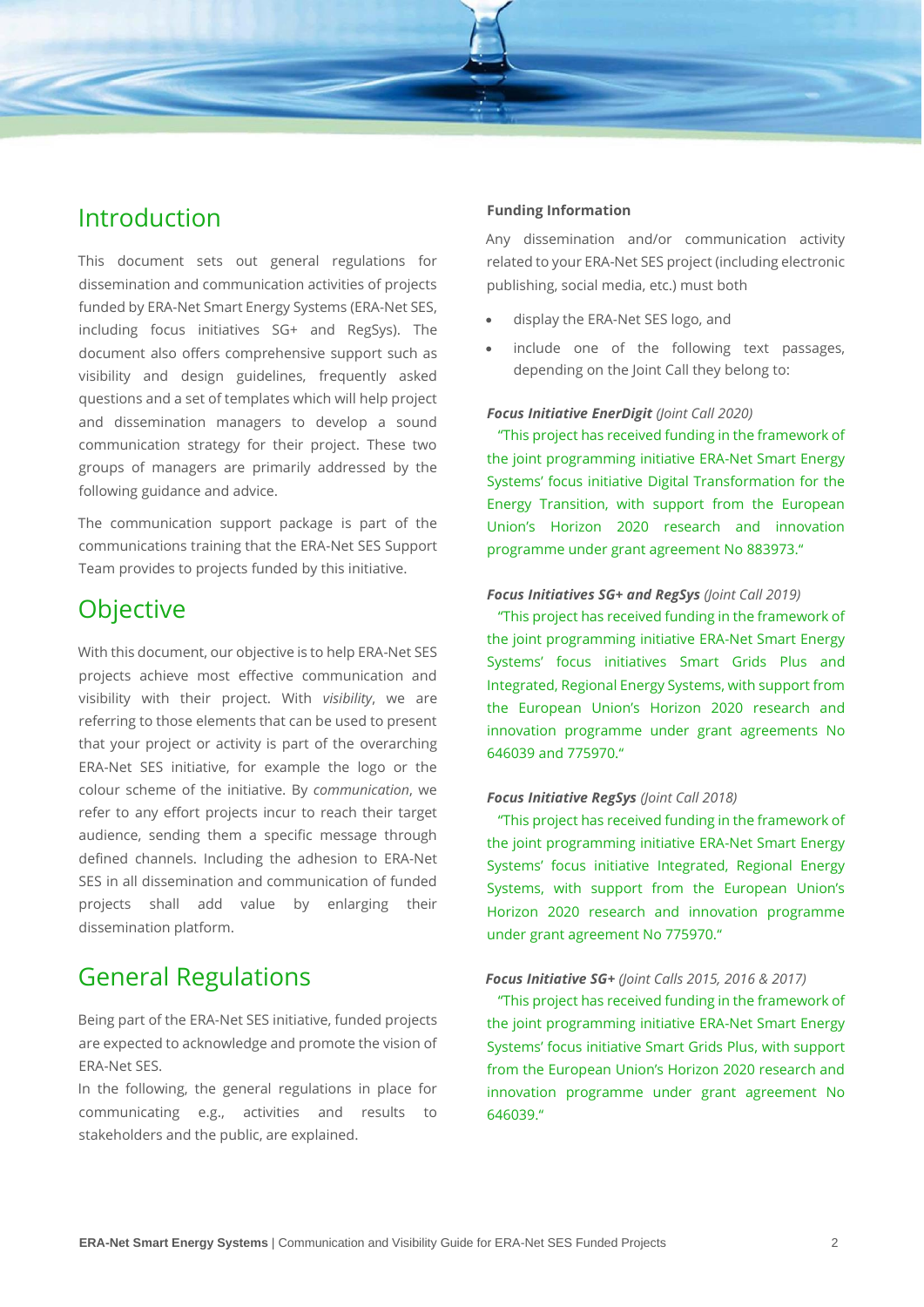

This ERA-Net funding information must be included with good visual quality - at a prominent place of any dissemination and communication material.

## **Visibility of the ERA-Net SES Initiative**

Funded projects must ensure that sufficient visibility is given to the approach and work of the ERA-Net SES initiative whenever they promote their funded project. When referring to the initiative, projects must

- fully respect the "Visual Identity and Design Guidelines" presented further below, and
- use standardised texts, pictures, presentations, contact details and the logos as presented in chapter "Dissemination Package for Funded Projects" of this document.

#### **Promotion of the Knowledge Community**

Whenever appropriate, funded projects shall promote the ERA-Net SES Knowledge Community and reference to the knowledge sharing platform *expera*. See further details in chapter "Frequently Asked Questions".

## **Use of Dissemination Material**

Unless the ERA-Net SES initiative requests otherwise, the funded project may use the following material, without requesting further approval by the initiative:

- the ERA-Net SES logo and/or the expera logo,
- the visual identity and design guidelines as set out in this document,
- all additional material provided in the chapter "Dissemination Package for Funded Projects".

This does not, however, give the project members the right to exclusive or unrestricted use of this material. Use is restricted to dissemination and/or communication activities for the funded ERA-Net SES project.

#### **Obligation to Inform the Initiative**

Before engaging in a dissemination and/or communication activity that is expected to have a major media impact, particularly when involving supraregional press and/or TV, the funded project must inform the ERA-Net SES initiative in beforehand. The initiative may object if its legitimate interests in relation to the initiative is expected to be significantly harmed.

#### **Disclaimer**

Any dissemination and/or communication related to the ERA-Net SES project must include at a prominent place the following disclaimer highlighting that the information given reflects the author's view and the ERA-Net SES initiative is not responsible for any content or use:

"The content and views expressed in this material are those of the authors and do not necessarily reflect the views or opinion of the ERA-Net SES initiative. Any reference given does not necessarily imply the endorsement by ERA-Net SES."

### **National/Regional Regulations**

Additional visibility or communication regulations defined and communicated by contracting national or regional funding agencies are to be fully respected independently of the regulations set out in this document.

## Visual Identity & Design Guidelines

ERA-Net SES funded projects must respect the following guidelines when referring to the initiative:

#### **Language**

The ERA-Net SES initiative uses English for any kind of external communication. Funded projects are free to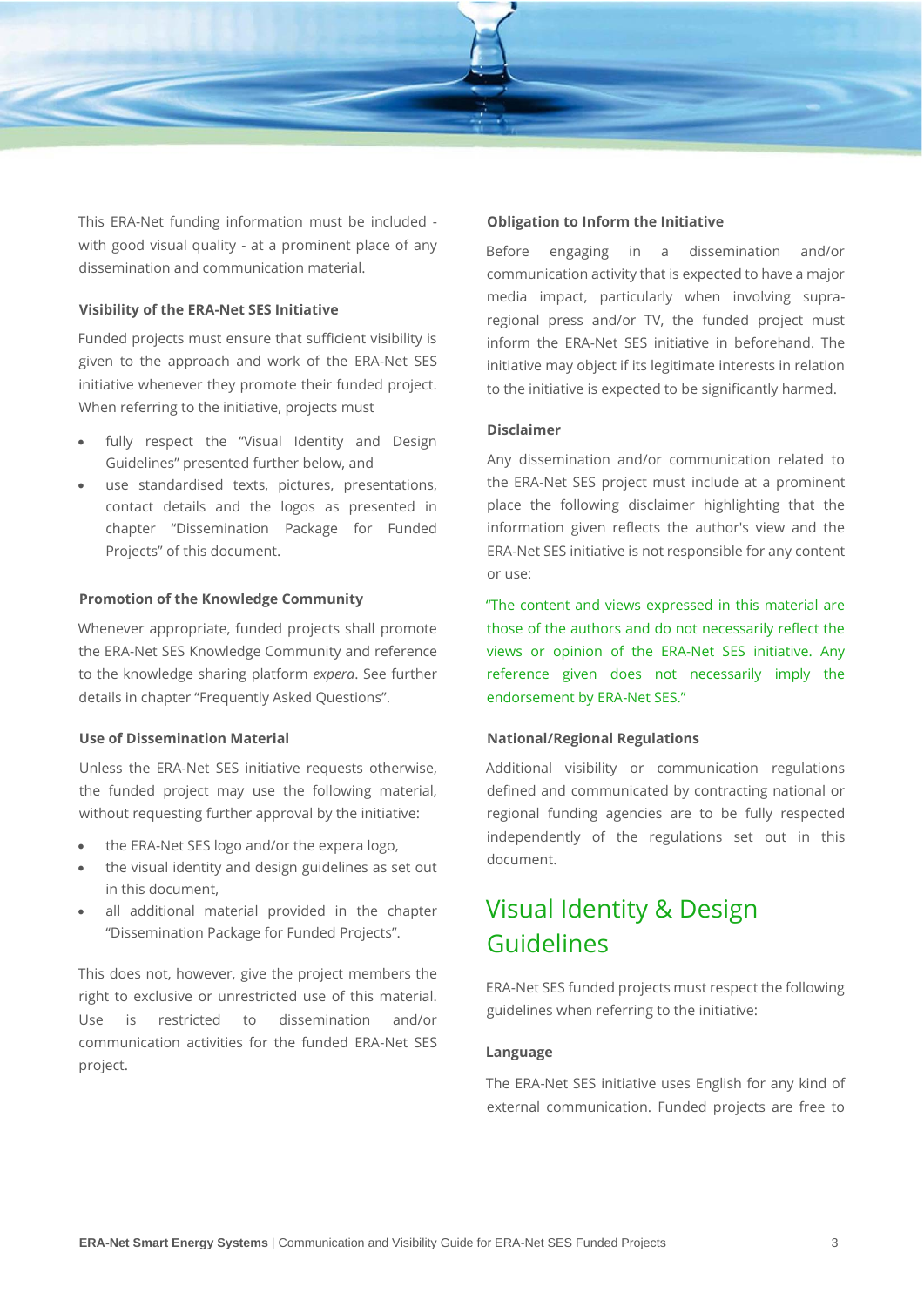

choose any other language for their external communication – however, only material in English language can be promoted by the ERA-Net SES initiative. The general rule for all external communication is that the language is well understood by the targeted audiences.

### **Nomenclature**

When referring to the ERA-Net SES initiative, either one of the two nomenclatures is allowed:

- ERA-Net Smart Energy Systems (long version)
- ERA-Net SES (short version)

When referring to the SG+ focus initiative, either one of the two nomenclatures is allowed:

- ERA-Net SES focus initiative Smart Grids Plus (long version)
- Focus initiative SG+ (short version)

When referring to the RegSys focus initiative, only two nomenclatures are allowed:

- ERA-Net SES focus initiative Integrated, Regional Energy Systems (long version)
- Focus initiative RegSys (short version)

You can choose either of these two options.

### **Colours**

The visual identity of ERA-Net SES uses the following colour codes:

| <b>CYMK</b> | RGB                  |      |
|-------------|----------------------|------|
| 78/1/99/0   | 21/171/24            |      |
|             | 80/35/0/0 20/136/202 |      |
| 0/0/0/50    | 157/157/156          |      |
| 0/0/0/80    | 87/87/86             | text |

ERA-Net SES projects are invited to adopt this colour scheme for their funded project, e.g., for the project's own visual identity, websites, presentations,

dissemination material, etc. An approval or coordination with the initiative is not necessary.

### **Typography**

ERA-Net SES uses Open Sans as the font for official texts in documents, presentations etc. Different font size is used to allow for a full range of creative expression. ERA-Net SES projects are invited to adopt this typography.

### **Logos**

ERA-Net SES projects are entitled to use the following logos according to the regulations set out in this document. This does not, however, give the funded project the right to exclusive or unrestricted use. Use is limited to dissemination and/or communication activities for the funded ERA-Net SES project only. Moreover, logos must not be modified in any form.

• Logo of the ERA-Net Smart Energy Systems initiative



• Logo of our knowledge sharing platform *expera*



Download the logos at

[http://www.eranet](http://www.eranet-smartenergysystems.eu/Service/Downloads_for_Funded_Projects)[smartenergysystems.eu/Service/Downloads\\_for\\_Funde](http://www.eranet-smartenergysystems.eu/Service/Downloads_for_Funded_Projects) [d\\_Projects](http://www.eranet-smartenergysystems.eu/Service/Downloads_for_Funded_Projects)[.](http://www.eranet-smartgridsplus.eu/downloads/downloads-for-funded-projects/)

### **Hyperlinks**

Any dissemination and/or communication activity in online media that displays the ERA-Net SES logo is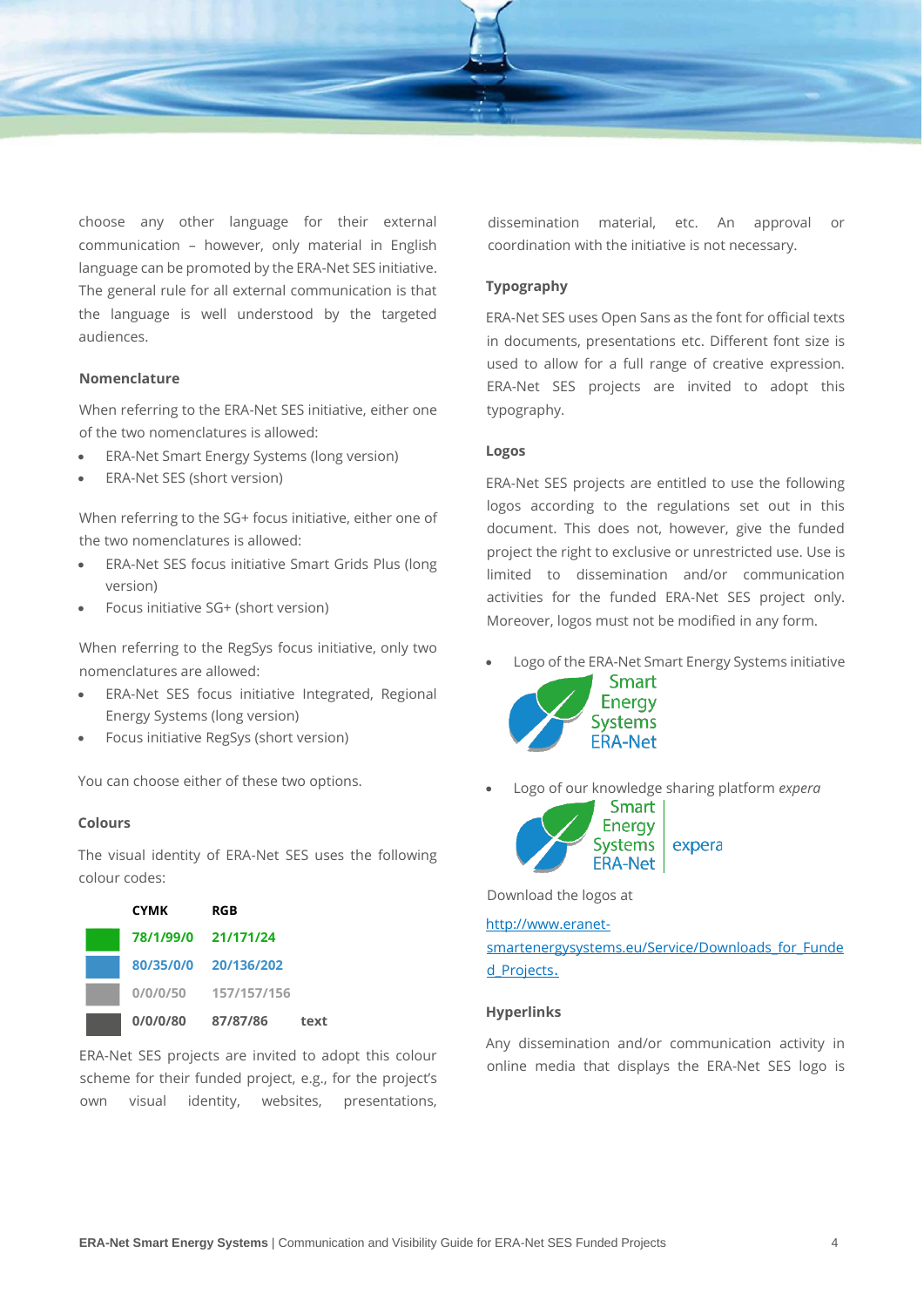

expected to contain a hyperlink to the official ERA-Net SES websit[e www.eranet-smartenergysystems.eu](http://www.eranet-smartenergysystems.eu/)[.](http://www.eranet-smartgridsplus.eu/)

Any dissemination and/or communication activity in online media that displays the logo of the knowledge sharing portal *expera* is expected to contain a hyperlink to [www.expera.smartgridsplus.eu.](http://www.expera.smartgridsplus.eu/)

## Frequently Asked **Ouestions**

## *Can we display our project logo or organisation logos along with the ERA-Net SES or expera logo?*

ERA-Net SES projects are entitled to use other logos together with the logos of the initiative and decide on the order. The ERA-Net SES logo, however, must be prominently displayed alongside other logos, in a way that other logos do not compromise the visibility of ERA-Net SES.

## *Should I refer to EC or to ERA-Net SES in my promotional material?*

Projects should always refer to ERA-Net SES. The initiative itself refers to both the EC and the Horizon 2020 programme in their promotional material (including websites, printed material, etc.).

## *Can I adopt the visual identity of ERA-Net SES for my project?*

It is advisable that ERA-Net SES projects have their own visual identity and logo. Projects are invited (but not obliged) to adopt the ERA-Net SES colour scheme when developing their visual identity. However, they are not entitled to copy or incorporate the ERA-Net SES logo in their visual identity or in their project logo (neither in full nor visual elements of it).

## *Do I have to say that the ERA-Net SES funds my project?*

ERA-Net SES projects are always requested to provide the funding information as described in our general regulations.

## *What is the disclaimer and how do I use it?*

The disclaimer is a standardised text that must be used on every document or dissemination material that funded projects publish, from a printed document to a website or any kind of audio-visual material. This standardised text clearly states that the ERA-Net SES initiative does not have any responsibility for the content or views expressed by the funded project.

## *Where do I put funding information and the disclaimer?*

Both funding information and disclaimer must be put with good visual quality - at a prominent place of the published material. It is of the project or dissemination managers' own decision where that prominent place will be.

We recommend the following:

- *Print publication* A prominent place will be on the inside cover or back cover as appropriate, according to the layout. It does not necessarily have to be on the front page.
- *Websites / Social Network* The funding information should be visible at the start page of the website. The disclaimer can be put on the "Imprint" or "Disclaimer" page of the website. In any case, both funding information and disclaimer should be permanently accessibly to the visitor of the website (e.g., via hyperlink).
- *Presentation (e.g., PPT)* The funding information should be visible at the start page of the presentation. The disclaimer should be shown at the last page of the presentation. We recommend using the PPT template presented in chapter "Dissemination Package for Funded Projects".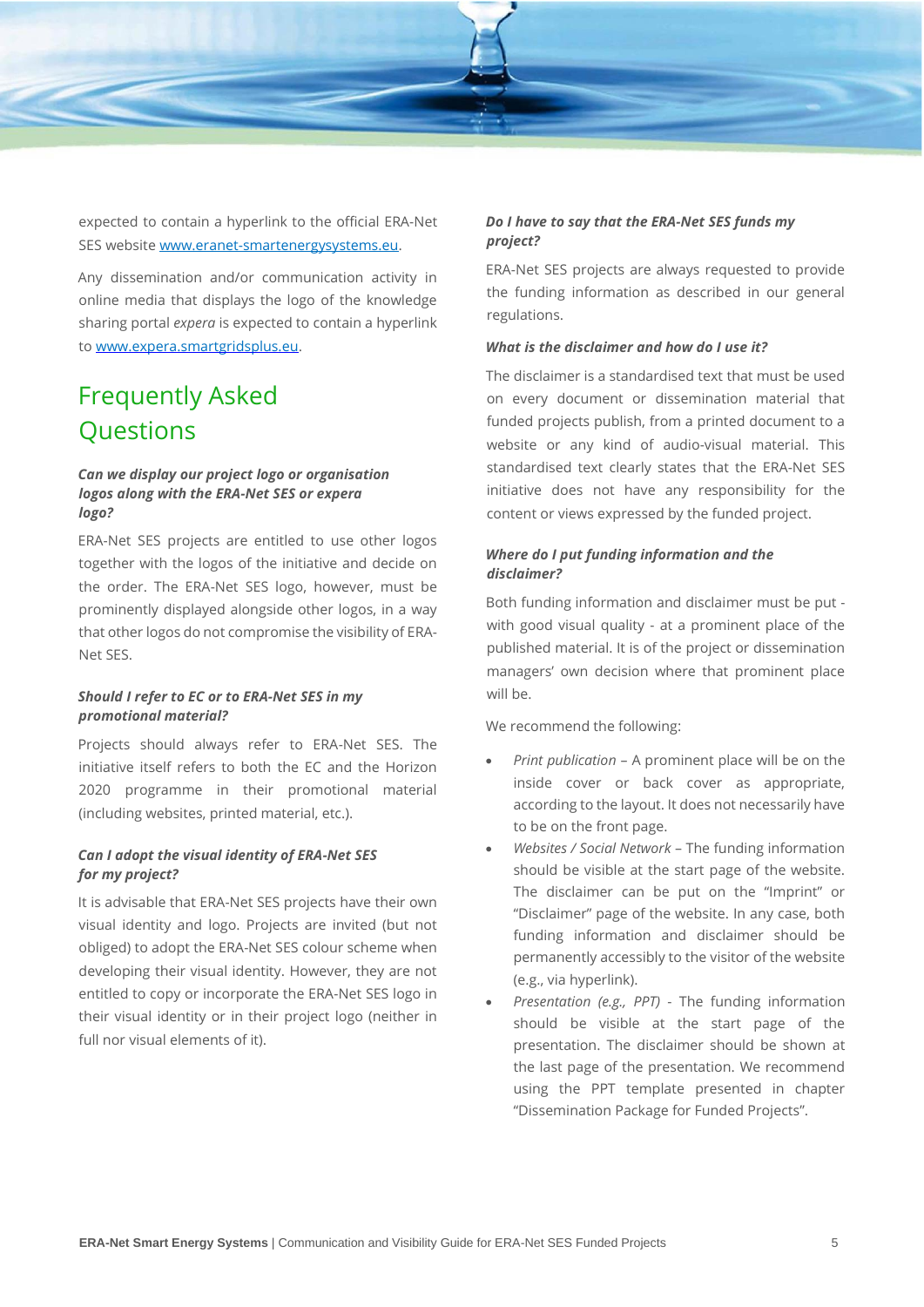

• *Audio-visual material* – A prominent place will be either at the beginning or at the end of the transmission.

## *Are there any exceptions to the visibility rules?*

In general, all projects should abide the regulations as defined in this document, but there will always be situations when it is inappropriate to act accordingly. If such situations arise, contact the ERA-Net SES *Support Team* in beforehand to discuss that issue.

## *Does ERA-Net SES have the copyright to material produced by funded projects?*

No, the copyright of everything produced by an ERA-Net SES funded project belongs to that project.

### *Does ERA-Net SES need to check our dissemination material?*

As long as funded projects respect the regulations as set out in this document, the initiative will not check dissemination material by default. We expect that every dissemination material will go through a validation process within each project. Please consider the following exception:

Before engaging in a dissemination and/or communication activity that is expected to have a major media impact, particularly when involving supraregional press and/or TV, the funded project must inform the ERA-Net Smart Energy Systems initiative in beforehand. The initiative may object if its legitimate interests in relation to the initiative would be significantly harmed.

## *When we are organising an event, should we inform the ERA-Net SES initiative about it?*

It is not obligatory. However, the ERA-Net SES initiative will make an effort to promote events of funded projects at the initiative's website. Therefore, it will be to the benefit of projects to inform the ERA-Net SES *Support Team* in due time prior to the event. All visibility requirements need to be respected - in particular the funding information and disclaimer need to be displayed according to our regulations. Please note that the ERA-Net SES initiative will make an effort to promote events; however, it will not be obliged to do so.

#### *Does ERA-Net SES promote our online media***?**

If you publish your own project website, social network (e.g., Facebook, Twitter) or other online platform, ERA-Net SES will be open to place a link to your website or online platform at the initiative's official website. Contact the Support Team.

## *Is there a text describing the ERA-Net SES initiative that I can use?*

Yes, please find our standardised text for ERA-Net SES projects at our ERA-Net SES download site, including a short description of the initiative, official contact details and links that you can refer to. See further details in the chapter "Dissemination Package for Funded Projects".

## Dissemination Package for Funded Projects

The ERA-Net SES initiative provides a set of materials that ERA-Net SES projects can use for their dissemination and communication - from logos, banners, standardised text and presentations to a set of templates. Whereas logos, banners, standardised text and presentations must not be modified by funded projects, the templates are not strict templates. Projects can adjust elements of the templates according to their necessities or they may create their own templates as long as these templates respect the ERA-Net SES visibility and communication regulations as set out in this document. All items of the dissemination package are available [online.](http://www.eranet-smartenergysystems.eu/Service/Downloads_for_Funded_Projects)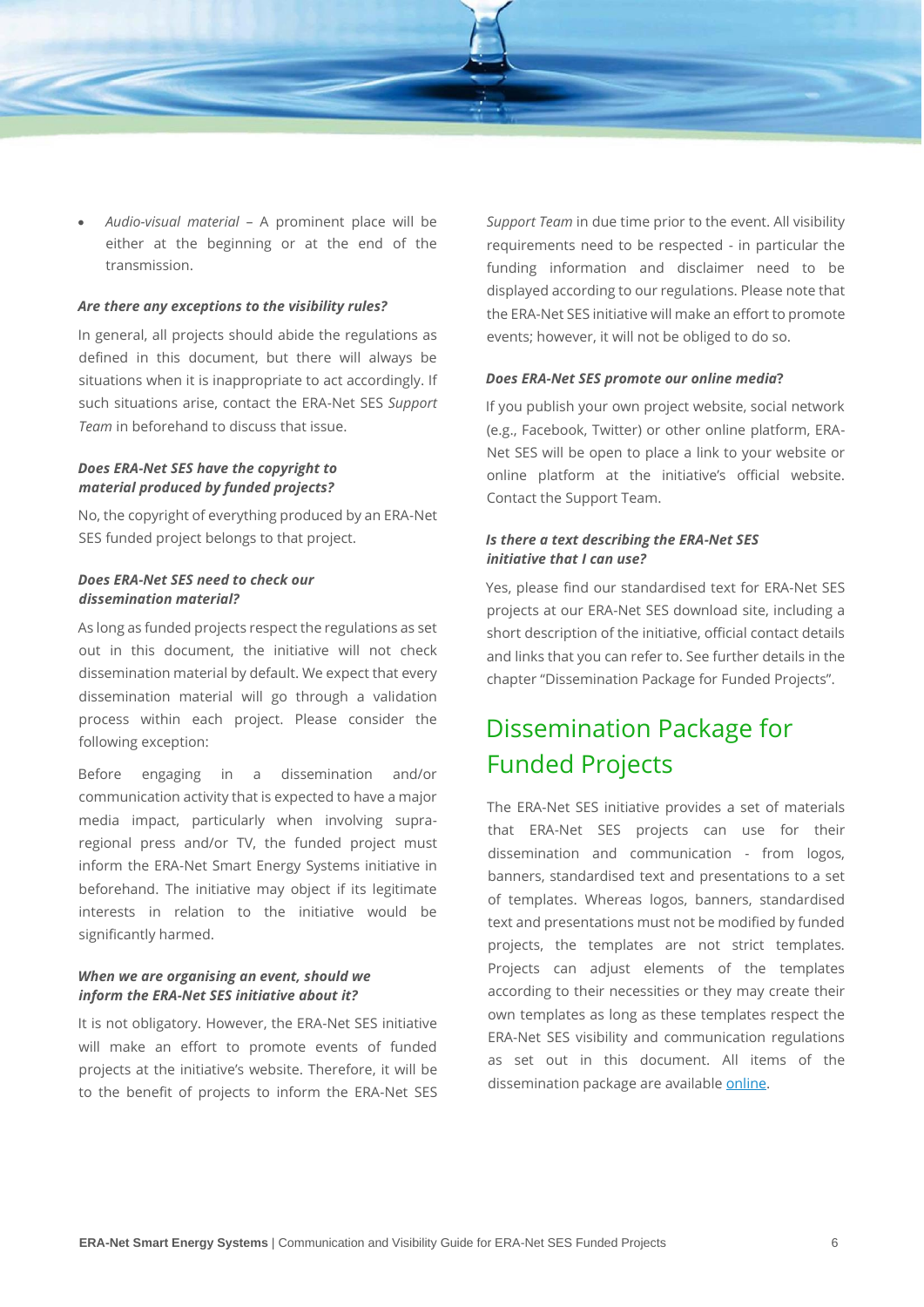

## **(1) Logos**

Logos (available at the [website\)](http://www.eranet-smartenergysystems.eu/Service/Downloads_for_Funded_Projects) can be added by ERA-Net SES projects to their dissemination material when referring to ERA-Net SES, without requesting further approval from the initiative. Logos must not be modified.

## • **ERA-Net SES [in](http://www.eranet-smartgridsplus.eu/fileadmin/user_upload/Downloads/SmartGridsPlus_rgb.jpg)itiative logo** *hyperlink to be added in online media:* [www.eranet-smartenergysystems.eu](http://www.eranet-smartenergysystems.eu/)



• **ERA-Net SES** *[ex](http://www.eranet-smartgridsplus.eu/fileadmin/user_upload/Downloads/SmartGridsPlus_rgb.jpg)pera* **log[o](http://www.eranet-smartgridsplus.eu/fileadmin/user_upload/Downloads/SmartGridsPlus_rgb.jpg)** *hyperlink to be added in online media: [www.expera.smartgridsplus.eu](http://www.expera.smartgridsplus.eu/)* Smart



### **(2) Texts and Presentation**

ERA-Net SES projects can use the texts and presentation slides available on the [website](http://www.eranet-smartenergysystems.eu/Service/Downloads_for_Funded_Projects) in their dissemination material when referring to ERA-Net SES, without requesting further approval from the initiative. The information and slides given must not be changed.

#### • **[About the Initiative](http://www.eranet-smartgridsplus.eu/fileadmin/user_upload/Downloads/FundedProjects/ERANetSmartGridsPlus_About.pdf)**

Texts, contact details and web links

| ×                                                                                               |                                                                                                                                                                                                                                                                                                                                                                                                                                                                                                                         | <b>Willeton</b><br><b>SULNet</b> |
|-------------------------------------------------------------------------------------------------|-------------------------------------------------------------------------------------------------------------------------------------------------------------------------------------------------------------------------------------------------------------------------------------------------------------------------------------------------------------------------------------------------------------------------------------------------------------------------------------------------------------------------|----------------------------------|
| . About-ERA-Net-Smart-Energy-Systems-T                                                          |                                                                                                                                                                                                                                                                                                                                                                                                                                                                                                                         |                                  |
| and Cooling Natworks, Digital Energy and Smart Services, etc.f.                                 | EEA-Net-Smart Energy-Systems (EEA-Net-SES) is a transnational joint-programming-platform-of-30<br>national and regional funding partners for initiating co-creation and promoting energy protein<br>Innocation. The naturals of gwners and managers of national and regional qubilic funding grograms.<br>along the innovation chain provides a sustainable and senice oriented joint programming platform to<br>finance projects in thematic areas like Smart Power Grids, Regional and Local Energy Systems, Heating. |                                  |
| towards implementation in real-life environments and market introduction.T                      | Co-creating with gartners stat halp to understand the needs of relevant stakeholders, we team up with<br>intermadiates to provide an innovation eco-system supporting consortia for research, innovation,<br>sichnical development piloting and demonstration activities. These co-operations paye the way-                                                                                                                                                                                                             |                                  |
| Formese Jewit                                                                                   | Beyond-that, ERA-Net-SES provides a Knowledge Community, involving lary-demo-projects and axperts<br>from all-over-furope, to facilitate learning between projects and programs from the local level up to the                                                                                                                                                                                                                                                                                                          |                                  |
|                                                                                                 |                                                                                                                                                                                                                                                                                                                                                                                                                                                                                                                         |                                  |
| Coordination-1                                                                                  |                                                                                                                                                                                                                                                                                                                                                                                                                                                                                                                         |                                  |
| Austrian Ministry for Transport, Innovation and Technology 1.                                   |                                                                                                                                                                                                                                                                                                                                                                                                                                                                                                                         |                                  |
| Coordinator: Michael Hübner 1                                                                   |                                                                                                                                                                                                                                                                                                                                                                                                                                                                                                                         |                                  |
| Contact-Details-1<br>ERA-Net-Smart-Energy-Systems-Office - office Euranet-orgaterassystems.au 5 |                                                                                                                                                                                                                                                                                                                                                                                                                                                                                                                         |                                  |
| Call Management -+ -                                                                            | calmanscentert@ennet-amatement.com/enn.es-1                                                                                                                                                                                                                                                                                                                                                                                                                                                                             |                                  |
| Exowledge Community - a - - a - - -                                                             | knowledgecommunity@eranet-omartenergycystems.ig-1                                                                                                                                                                                                                                                                                                                                                                                                                                                                       |                                  |
|                                                                                                 |                                                                                                                                                                                                                                                                                                                                                                                                                                                                                                                         |                                  |
| Website-&-Links-f                                                                               |                                                                                                                                                                                                                                                                                                                                                                                                                                                                                                                         |                                  |
| Website, Newsletter Registrations www.com motoregaycare.com                                     |                                                                                                                                                                                                                                                                                                                                                                                                                                                                                                                         | ×                                |
| Call-Information-w<br>National Contact Points-4                                                 | www.annexistenergeptums.au/Lafa/TagayLCafa/Tag5VSL34HLCafL3V38+<br>www.ananat.org/terransforma.au/Masul/Section.formasce.                                                                                                                                                                                                                                                                                                                                                                                               | ×<br>٠                           |
| <b>Nimariw</b>                                                                                  | www.anana organizman.com/and-basic_bent.change-                                                                                                                                                                                                                                                                                                                                                                                                                                                                         | ×                                |
| Exercise                                                                                        | www.assnari.programmagicustoma.np/nows.liventyTowitzm                                                                                                                                                                                                                                                                                                                                                                                                                                                                   | ٠                                |
| <b>Matchmaking-Platforms</b>                                                                    | state himself auf einertgetigkein                                                                                                                                                                                                                                                                                                                                                                                                                                                                                       | ×                                |
| Knowledge Sharing Platforms                                                                     | this company in the age of                                                                                                                                                                                                                                                                                                                                                                                                                                                                                              | ×                                |
| ٠                                                                                               |                                                                                                                                                                                                                                                                                                                                                                                                                                                                                                                         |                                  |
|                                                                                                 |                                                                                                                                                                                                                                                                                                                                                                                                                                                                                                                         |                                  |
|                                                                                                 |                                                                                                                                                                                                                                                                                                                                                                                                                                                                                                                         |                                  |
|                                                                                                 | This project has received funding from the European Union's Floridan 2020 research and innovation programme under gram.<br>agreements his 646039 and his 779975 yields. Rechniftsiedheil (Fortlevtind) yours.                                                                                                                                                                                                                                                                                                           |                                  |
| <b>EtA-Net Sevel Alway Tychers</b>                                                              | content and transfer to the form of the con-                                                                                                                                                                                                                                                                                                                                                                                                                                                                            |                                  |

#### • **[Presentation](http://www.eranet-smartgridsplus.eu/fileadmin/user_upload/Downloads/FundedProjects/ERANetSmartGridsPlus_StandardPresentationInitiative.pptx) [Slides](http://www.eranet-smartgridsplus.eu/fileadmin/user_upload/Downloads/FundedProjects/ERANetSmartGridsPlus_StandardPresentationInitiative.pptx) [of the Initiative](http://www.eranet-smartgridsplus.eu/fileadmin/user_upload/Downloads/FundedProjects/ERANetSmartGridsPlus_StandardPresentationInitiative.pptx)**

A set of PowerPoint (PPT) slides that funded projects can use in their presentations



## **(3) Templates**

#### • **Presentation Template**

A PPT presentation template with standardised main elements



## • **Deliverable Template**

This template can be used for your deliverables. It suggests a standardised structure for your deliverables that can be modified as appropriate